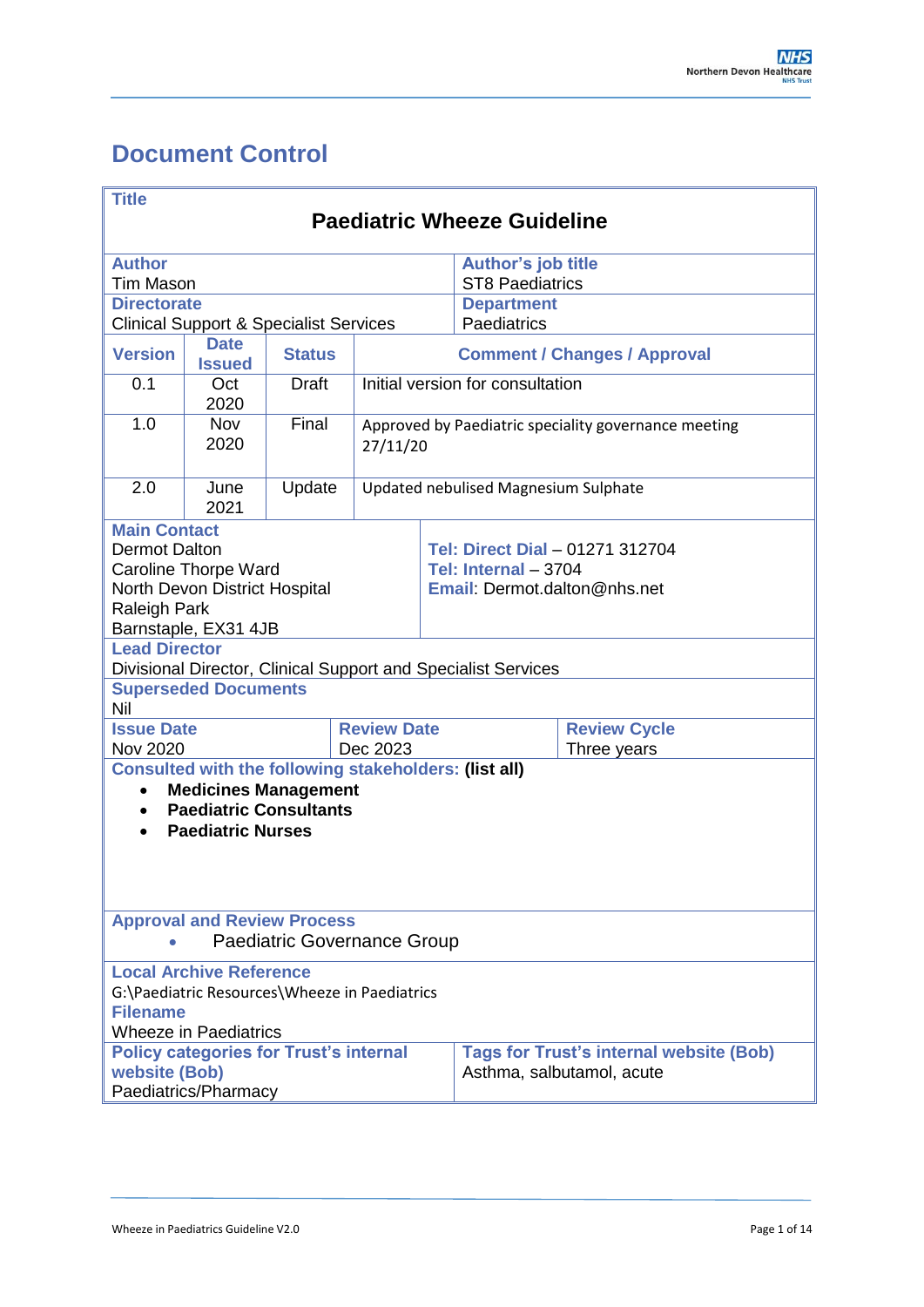## **CONTENTS**

<span id="page-1-0"></span>

| 1. |                                                                                                    |
|----|----------------------------------------------------------------------------------------------------|
| 2. |                                                                                                    |
| 3. |                                                                                                    |
| 4. |                                                                                                    |
|    |                                                                                                    |
|    |                                                                                                    |
|    |                                                                                                    |
| 5. |                                                                                                    |
|    |                                                                                                    |
|    |                                                                                                    |
| 6. |                                                                                                    |
|    |                                                                                                    |
|    |                                                                                                    |
|    |                                                                                                    |
|    |                                                                                                    |
|    |                                                                                                    |
| 7. |                                                                                                    |
|    |                                                                                                    |
|    |                                                                                                    |
| 8. |                                                                                                    |
| 9. | Monitoring Compliance with and the Effectiveness of the Guideline  Error!<br>Bookmark not defined. |
|    |                                                                                                    |
|    | Process for Implementation and Monitoring Compliance and Effectiveness 13                          |
|    |                                                                                                    |
|    |                                                                                                    |
| 8. | Associated Documentation (Optional)  Error! Bookmark not defined.                                  |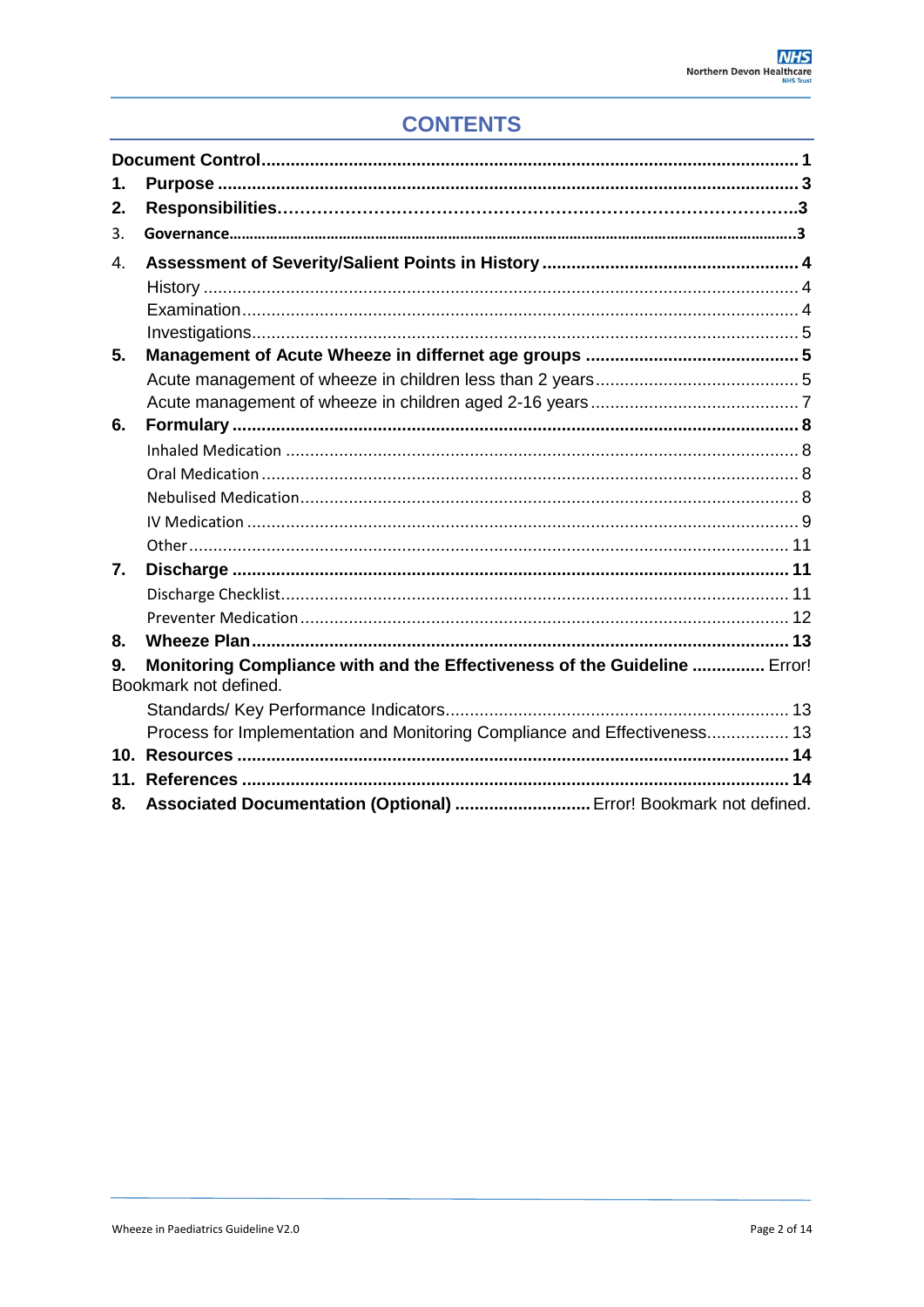### **1. Purpose**

- **1.1.** The purpose of this document is to detail the process for the treatment of the symptom of wheeze both in viral triggered wheeze, multitriggered wheeze and asthma
- **1.2.** The policy applies to Paediatric staff and all Trust staff.
- **1.3.** Implementation of this policy will ensure that:
	- Children with wheeze are treated according to this guideline, in line with best practice

## **2. Responsibilities**

- **2.1.** Introduction of the new wheeze in paediatrics guideline: Paediatric doctors and nurses, ED Doctors.
- **2.2.** Training of ED and Caroline Thorpe ward staff: Nurse educators and senior doctors

### **3. Governance**

- **3.1.** The wheeze guideline has been agreed by the Paediatric senior staff governance process
- **3.2.** The wheeze guideline has been agreed in theory by the emergency department
- **3.3.** This policy is in line with the guidance agreed through RD&E governance procedures.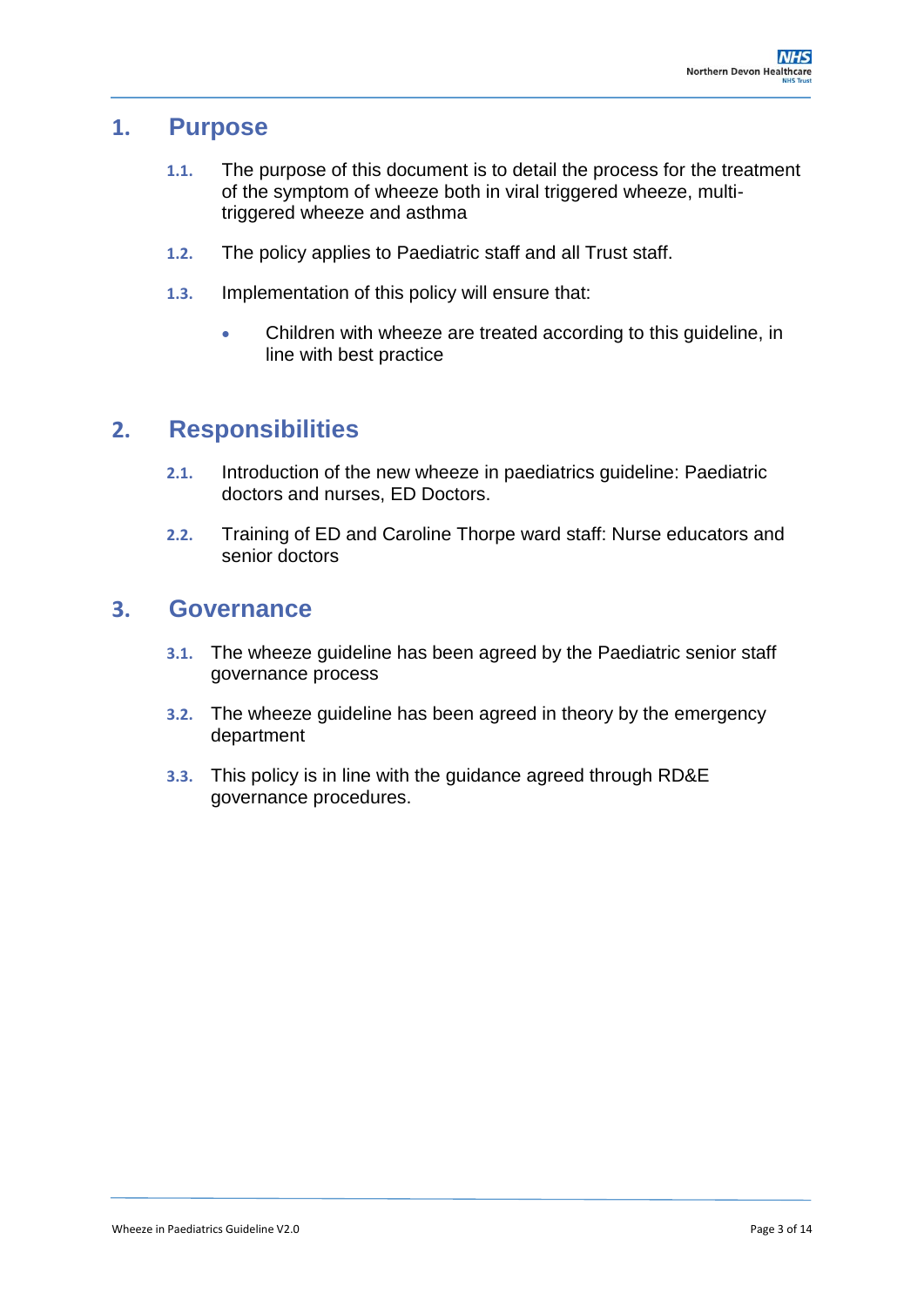## <span id="page-3-0"></span>**4. Assessment of severity/Salient points in history**

- **4.1.** History should include:
	- Triggers, rate of deterioration, how many puffs given and how often at home
	- Interval symptoms (in between attacks)/ PMH- nocturnal cough, short of breath during activity, Atopy (ie rhinitis, eczema), family history  $(1<sup>st</sup>$  degree), smokers/ Vapers at home.
	- Previous worst episode- High dependency, Intensive care
	- Current "preventers"
	- Control- Number of courses of steroids or antibiotics in the last 6 months/ year



4.1.1.**Peak flow** -use if child familiar/ able to do it. May ask **"whats normal for you"?**

#### **4.2.** Examination

- 4.2.1.In addition to British Thoracic Society "severity assessment" table (below) ensure you comment upon:
	- Air entry
	- **Hyperinflation**
	- Accessory muscle usage tracheal tug, intercostal and subcostal recession, abdominal breathing

| <b>Moderate acute</b>         | Able to talk in sentences                                                   |                                                                            |                                                                                     |  |  |
|-------------------------------|-----------------------------------------------------------------------------|----------------------------------------------------------------------------|-------------------------------------------------------------------------------------|--|--|
| asthma                        | SpO, 292%                                                                   |                                                                            |                                                                                     |  |  |
|                               | PEF ≥50% best or predicted                                                  |                                                                            |                                                                                     |  |  |
|                               | Heart rate                                                                  | $\leq$ 140/min in children aged 1-5 years<br>≤125/min in children >5 years |                                                                                     |  |  |
|                               |                                                                             |                                                                            | Respiratory rate ≤40/min in children aged 1-5 years<br>≤30/min in children >5 years |  |  |
| <b>Acute severe</b><br>asthma | Can't complete sentences in one breath or too breathless<br>to talk or feed |                                                                            |                                                                                     |  |  |
|                               | SpO <sub>2</sub> <92%                                                       |                                                                            |                                                                                     |  |  |
|                               | PEF 33-50% best or predicted                                                |                                                                            |                                                                                     |  |  |
|                               | Heart rate                                                                  |                                                                            | >140/min in children aged 1-5 years                                                 |  |  |
|                               |                                                                             |                                                                            | >125/min in children >5 years                                                       |  |  |
|                               |                                                                             |                                                                            | Respiratory rate >40/min in children aged 1-5 years                                 |  |  |
|                               |                                                                             |                                                                            | >30/min in children >5 years                                                        |  |  |
| <b>Life-threatening</b>       | Any one of the following in a child with severe asthma:                     |                                                                            |                                                                                     |  |  |
| asthma                        | <b>Clinical signs</b>                                                       |                                                                            | <b>Measurements</b>                                                                 |  |  |
|                               | Exhaustion                                                                  |                                                                            | PEF <33% best or predicted                                                          |  |  |
|                               | Hypotension                                                                 |                                                                            | SpO <sub>2</sub> <92%                                                               |  |  |
|                               | Cvanosis                                                                    |                                                                            |                                                                                     |  |  |
|                               | Silent chest                                                                |                                                                            |                                                                                     |  |  |
|                               | Poor respiratory effort                                                     |                                                                            |                                                                                     |  |  |
|                               | Confusion                                                                   |                                                                            |                                                                                     |  |  |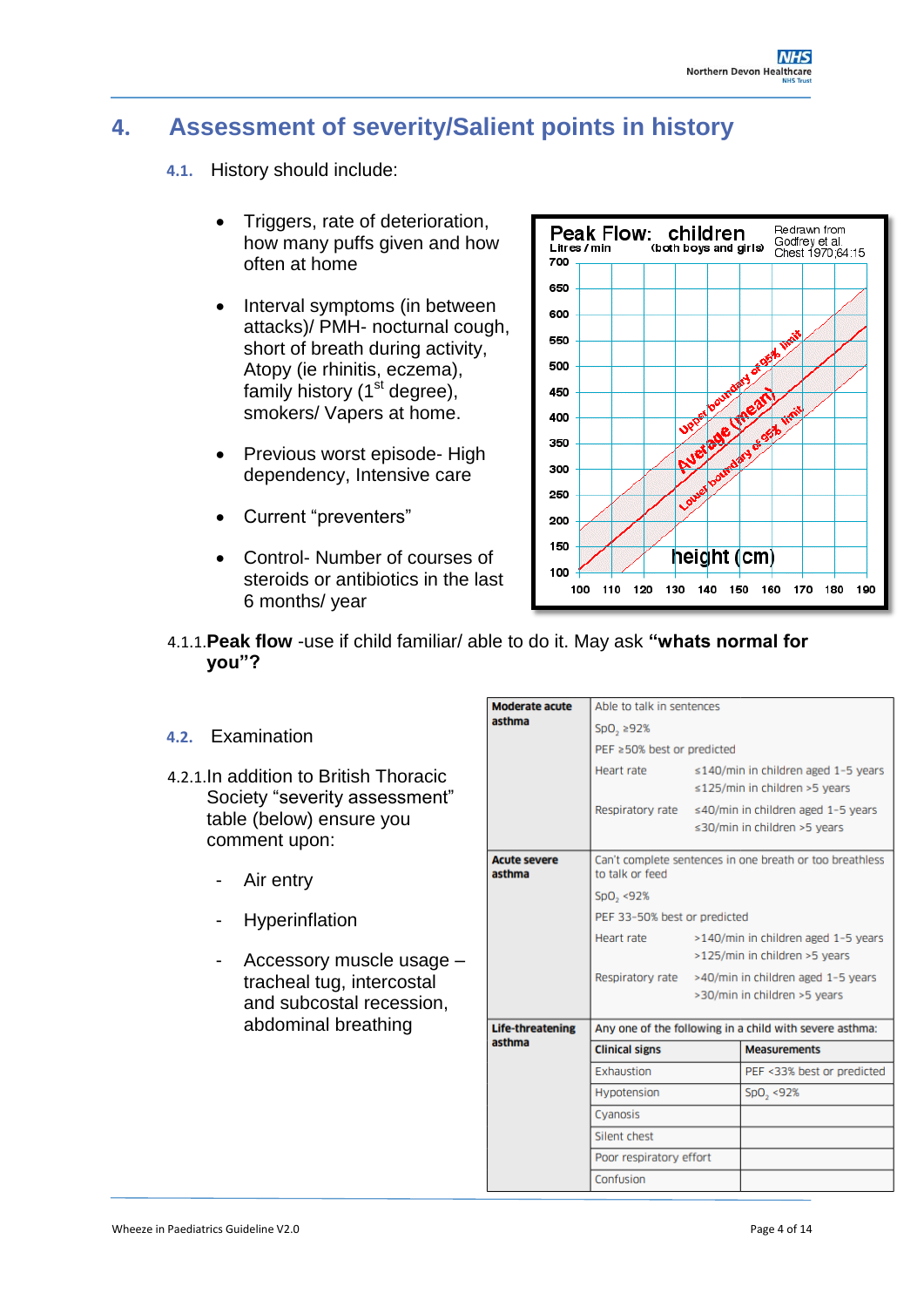- **4.3.** Investigations
- 4.3.1.**CXR** not routine unless:
	- Persistently hypoxic (<92%)
	- Persistent signs of asymmetrical air entry
- 4.3.2.**Blood gas** not routine; perform if starting IV medication
	- $\bullet$  CO<sub>2</sub> usually low as hyperventilating
	- Normal or high  $CO<sub>2</sub>$  can be a sign that the child is tiring
	- $\bullet$  May show low K<sup>+</sup> or high lactate due to salbutamol toxicity
- 4.3.3.**Blood tests (infection markers)** not necessarily needed in the majority of children with wheeze

### <span id="page-4-0"></span>**5. Management of acute wheeze in different age groups:**

- **5.1.** Wheeze in children less than 2 years:
	- 5.1.1.Wheezing episodes in very young children (e.g. under the age of 2 years) are often different from those in older children with asthma. They are usually due to viral infections alone and they often respond differently (or do not respond) to asthma medication.
	- 5.1.2.In children over 12 months of age, trial of medication as follows might be indicated (see flow chart below):
		- Trial of 6-10 puffs of Salbutamol 4 hourly via a MDI/spacer
		- Consider the addition of nebulised Ipratropium Bromide (see dose below)
		- Consider oral Prednisolone (10 mg once per day for 3 days) if needing oxygen/unwell/responding to beta<sub>2</sub> agonist- otherwise **minimal evidence for improvement**

#### **It is important to re-assess 5- 10 minutes after administration of salbutamol to evaluate its effectiveness in terms of saturations and respiratory distress**

• Infants (less than 12 months) who present with wheeze may have bronchiolitis in which there is no evidence for steroids, saline, antibiotics or nebulised beta<sub>2</sub> agonists. Please refer to a bronchiolitis guideline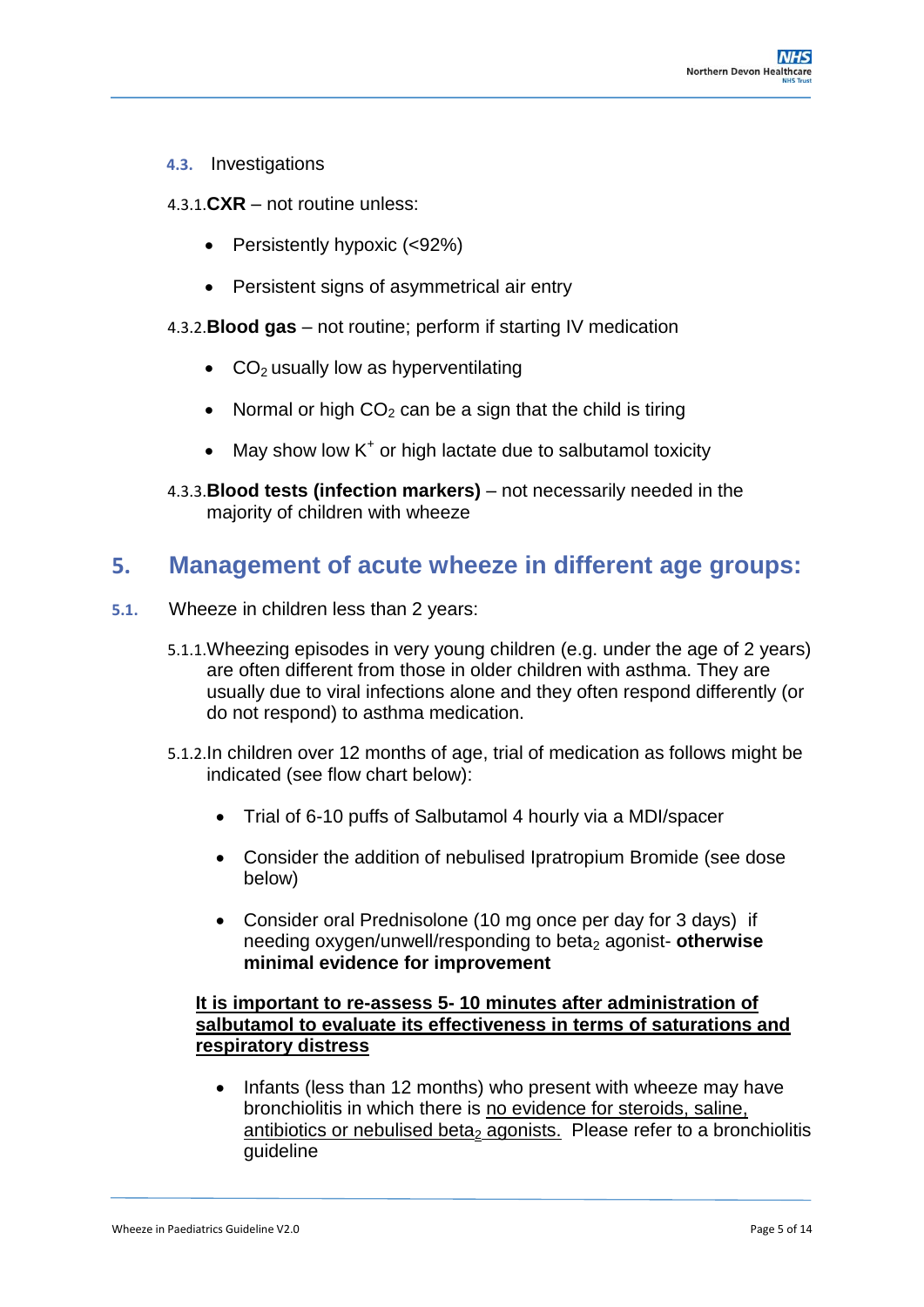## **Acute management of Wheeze in Under 2yrs**

#### **Assess and record Wheeze severity**

 NB If a patient has signs/ symptoms across categories, always treat according to their most severe features



**\*\*\*\*\*\*\*\*\*\*\*\*\*\*\*\*\*\*\*\* Second line treatment \*\*\*\*\*\*\*\*\*\*\*\*\*\*\*\*\*\*\*\***

- If not responding or has any life-threatening features escalate to consultant level and consider discussion with WATCH (0300 0300 789)
- Consider alternative diagnoses. (If no response consider viral infection/ atypical bacterial infection)
- Consider second-line treatments (as per >2yrs guideline) with caution.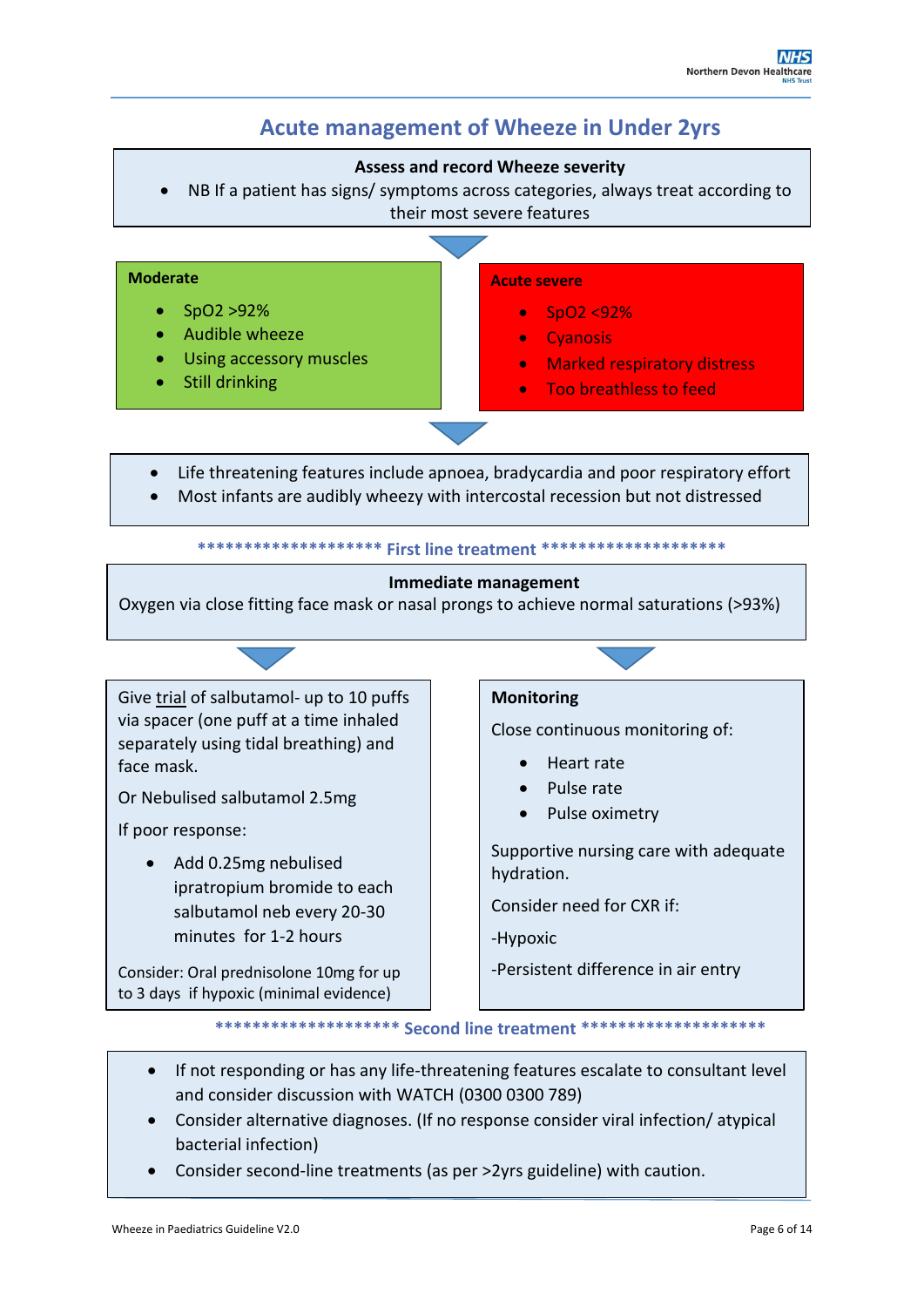#### **Acute Management of Wheeze in Children aged > 2-16 \*\*\*\*\*\*\*\*\*\*\*\*\*\*\*\*\*\*\*\* ASSESS AND RECORD ASTHMA SEVERITY \*\*\*\*\*\*\*\*\*\*\*\*\*\*\*\*\*\*\*\* NB: If a patient has signs and symptoms across categories, always treat according to their most severe features \*\*\*\*\*\*\*\*\*\*\*\*\*\*\*\*\*\*\*\* FIRST LINE TREATMENT \*\*\*\*\*\*\*\*\*\*\*\*\*\*\*\*\*\*\*\* Oxygen** via face mask/nasal prongs to achieve SpO2 94-98% • **Salbutamol** 2-10 puffs via spacer and mouthpiece **Reassess within 1 hour Salbutamol 10 puffs via** spacer or nebulised **salbutamol**  2.5mg **(2-5yrs)** 5 mg **(>5 yrs)** • **If poor response** add 250 microgram **ipratropium bromide** to every nebulised salbutamol • Repeat salbutamol and ipratropium every 20 minutes for up to 2 hours according to response • Nebulised **salbutamol**  2.5mg **(2-5yrs)** 5 mg **(>5 yrs)** • plus **ipratropium bromide** 250 microgram • Repeat every 20-30 minutes (aiming for 3 back to back in the first hour) **\*\*Consider adding 150 mg MgSo4 to each nebuliser in first hour\*\* (NB: for neb Mg only in>2y, sats<92%, short duration since onset)** Rv by Paediatrics consider d/wWATCH **Oral prednisolone \*Cautious use <5yrs 20mg if not hypoxic or mild/ mod symptoms\*** >5yrs 30-40 mg Oral **prednisolone** 2-5yrs 20mg, >5yrs 30-40 mg or iv **hydrocortisone** 4 mg/kg (max 200mg) if vomiting/ unwell RESPONDING:  $\leftarrow$  NOT RESPONDING: Consider Discharge Plan **Consider Discharge Plan Moderate asthma** Able to talk in sentences SpO2 ≥ 92% PEF ≥ 50% best or predicted No features of severe asthma **Acute severe asthma**  $-SpO2 < 92%$ **2-5y**  $-HR > 140/min$ RR>40/min **>5y** -HR > 125/min  $-RR > 30/min$ -Use of accessory neck muscles -PEF 33-50% best or predicted **Life-threatening asthma** SpO2 < 92% plus any of: -Cyanosis -Altered consciousness -Confusion/ aggitation -Poor respiratory effort -Silent chest -PEF < 33% best or predicted Continue salbutamol 1-4 hourly When 4 hourly consider dischrage and wean as per discharge paperwork Seek medical advice if not controlled on above treatment Prednisolone for 3 days Provide a written asthma plan **Complete discharge bundle checklist**  Open Access 48 hrs if concerned GP review 1 week If adding preventer or HDU Consultant Consulatnt follow up 6 weeks If aAltering medication or keen for rv consider Community nurses **Discuss with senior clinician, paediatrician or ICU** Continue 20-30 minute nebulisers • Consider CXR and blood gas • If in extremis consider **IM adrenaline as per anaphlaxis** • Consider risks and benefits of: ◦ Bolus IV infusion of **magnesium sulphate** 40 mg/kg (max 2g) over 20 minutes ◦ Bolus IV **salbutamol** 15 microgram/kg ◦ Continuous IV **salbutamol** infusion 1-2 microgram/kg/min (200 microgram/ml solution) ◦ IV **aminophylline** 5 mg/kg loading dose over 20 minutes\*. If child weighs over 66kgs loading dose should be given over 30 mins. Maximum dose is 500mgs (omit in those receiving oral theophyllines) followed by continuous infusion 1 mg/kg/hour • Assess response before initiating each new treatment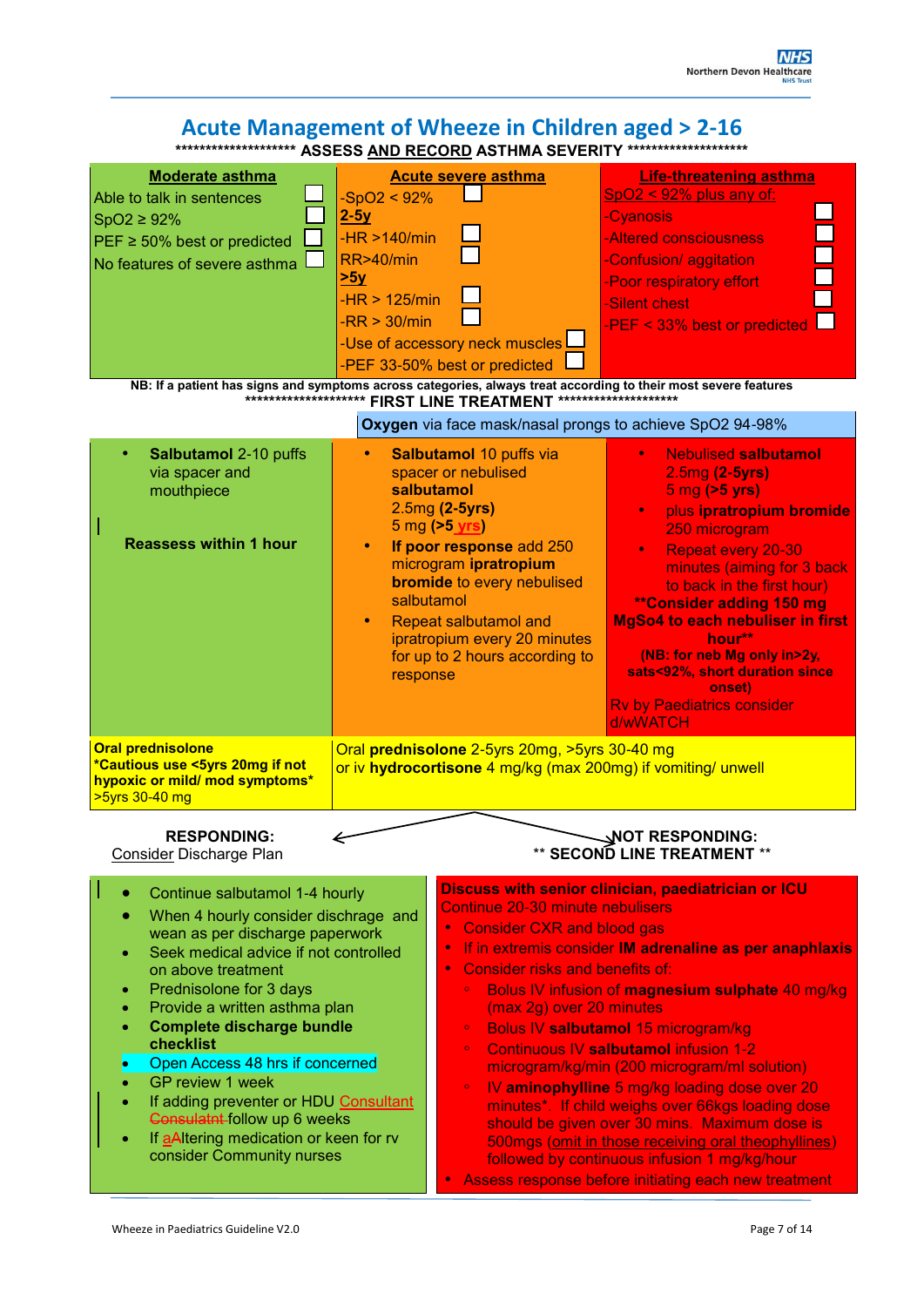### **6. Formulary**

### **6.1. Inhaled Medication**

#### 6.1.1.**Salbutamol**

- 6.1.1.1. 2-4 puffs may be appropriate in mild cases
- 6.1.1.2. In severe non hypoxic patients 10 puffs may be most effective.
- 6.1.1.3. Remember use appropriate sized clean spacer
- 6.1.1.4. At least 5 breaths per "puff" administered

#### **6.2. Oral Medication**

#### 6.2.1.**Prednisolone**

**Please Note:** Prednisolone unlikely to be helpful in children under 5 years if Sats > 92 and mild to moderate respiratory distress

- 6.2.1.1. 10 mg of prednisolone for children under 2 years of age
- 6.2.1.2. 20 mg for children aged 2–5 years
- 6.2.1.3. 30–40 mg for children older than 5 years
- 6.2.1.4. Repeat the dose of prednisolone in children who vomit and consider intravenous steroids in those who are unable to retain orally ingested medication.
- 6.2.1.5. Treatment for up to three days is usually sufficient, but the length of course should be tailored to the number of days necessary to bring about recovery.
- 6.2.1.6. Tapering is unnecessary unless the course of steroids exceeds 14 days

#### **6.3. Nebulised Medication**

- 6.3.1.**Salbutamol**: 2.5mg or 5mg ampoules
	- 6.3.1.1. Under 5 years 2.5mgs
	- 6.3.1.2. 5 years and over 5 mgs

#### 6.3.2.**Ipratropium Bromide:** 250 micrograms

6.3.2.1. 250 micrograms can be given with each salbutamol nebuliser for the first 2 hours of treatment

#### 6.3.3.**Magnesium Sulphate**: 50% IV vial (1g in 2mls)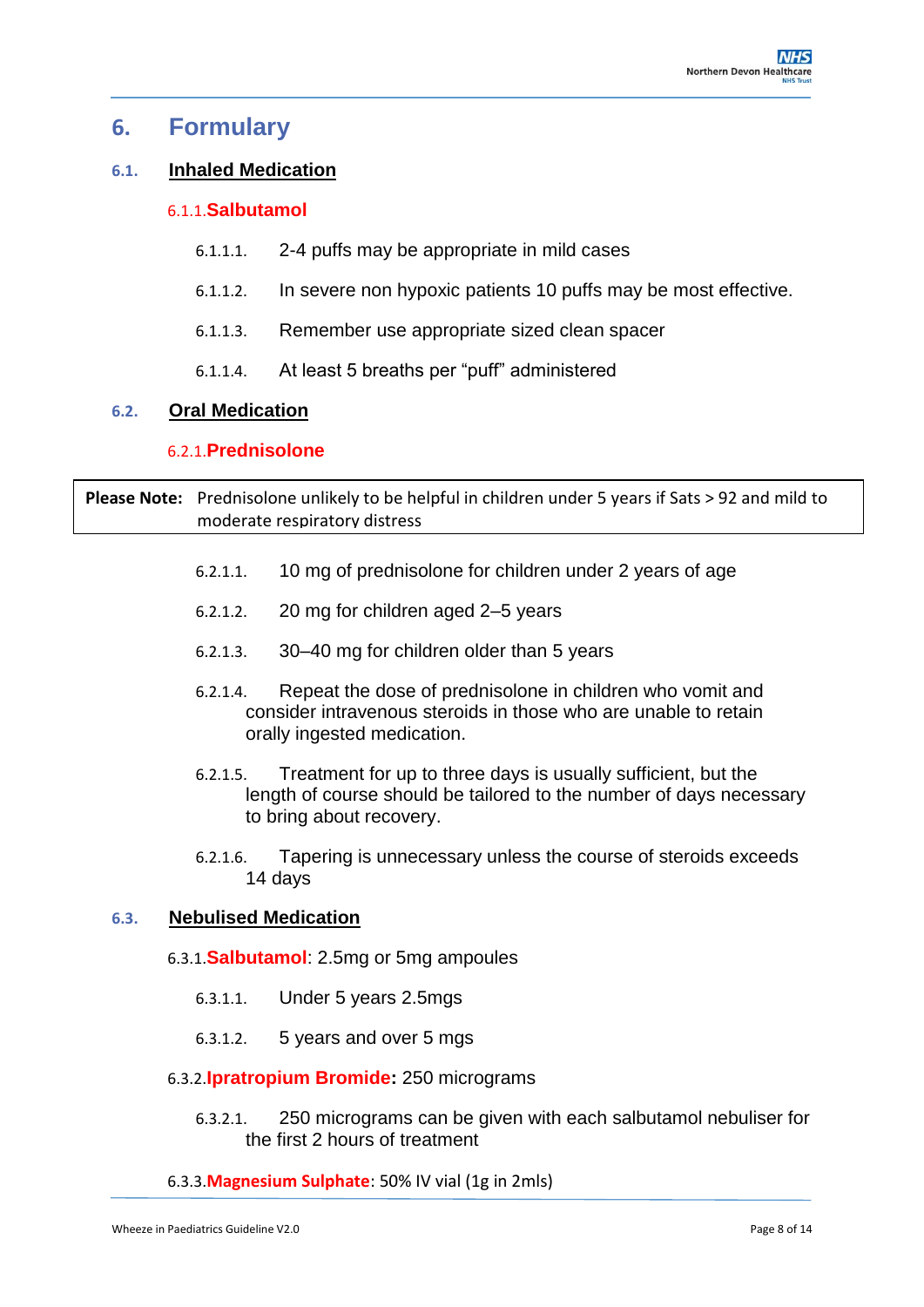- 6.3.3.1. Take one 50% magnesium Sulphate vial (1g in 2mls), draw up 0.3mls of magnesium and mix in nebuliser pot with along with salbutamol and Ipratropium to make triple nebuliser
- 6.3.3.2. Repeat this process above on two more occasions using same vial of magnesium sulphate as before to complete triple back-toback nebulisers

**IV MedicationMagnesium sulphate (MgSO<sup>4</sup> )**: 40mg/kg (maximum 2g). Using  $MgSO<sup>4</sup>$  50% IV solution. Draw up required volume and make up to 20mls with water for injection or NaCl 0.9% and give over 20 minutes via syringe driver. Do not repeat in 24 hours

- 6.3.3.3. **Salbutamol**: 2-18 years 15micrograms/kg (maximum 250 micrograms). Using 500micrograms/ml salbutamol ampoule draw up required volume and make up to 10ml with water for injection and give over 10 minutes via a syringe driver. **ECG MONITORING REQUIRED**
- 6.3.3.4. **Hydrocortisone**: 4mg/kg (maximum 100mgs) every 6 hours
- 6.3.4.Infusions:
	- 6.3.4.1. **Salbutamol**: Continuous Salbutamol Infusion for children aged 2-18 years: 1-2 microgram/kg/min. ECG monitoring is required and must be given via a dedicated line - cannot be mixed with other medications or infusions.
		- 6.3.4.1.1. To make a 100ml bag:
			- 6.3.4.1.1.1. Withdraw and discard 20ml from NaCl 0.9% 100ml bag
			- 6.3.4.1.1.2. Draw up 20ml of salbutamol 5mg/5ml solution
			- 6.3.4.1.1.3. Add to bag and mix well this gives a final concentration of 200microgram/ml
		- 6.3.4.1.2. To make a 250ml bag:
			- 6.3.4.1.2.1. Withdraw and discard 50ml from NaCl 0.9% 250ml bag
			- 6.3.4.1.2.2. Draw up 50ml of salbutamol 5mg/5ml solution
			- 6.3.4.1.2.3. Add to bag and mix well this gives a final concentration of 200microgram/ml

#### 6.3.4.1.3. **To calculate the rate of administration:**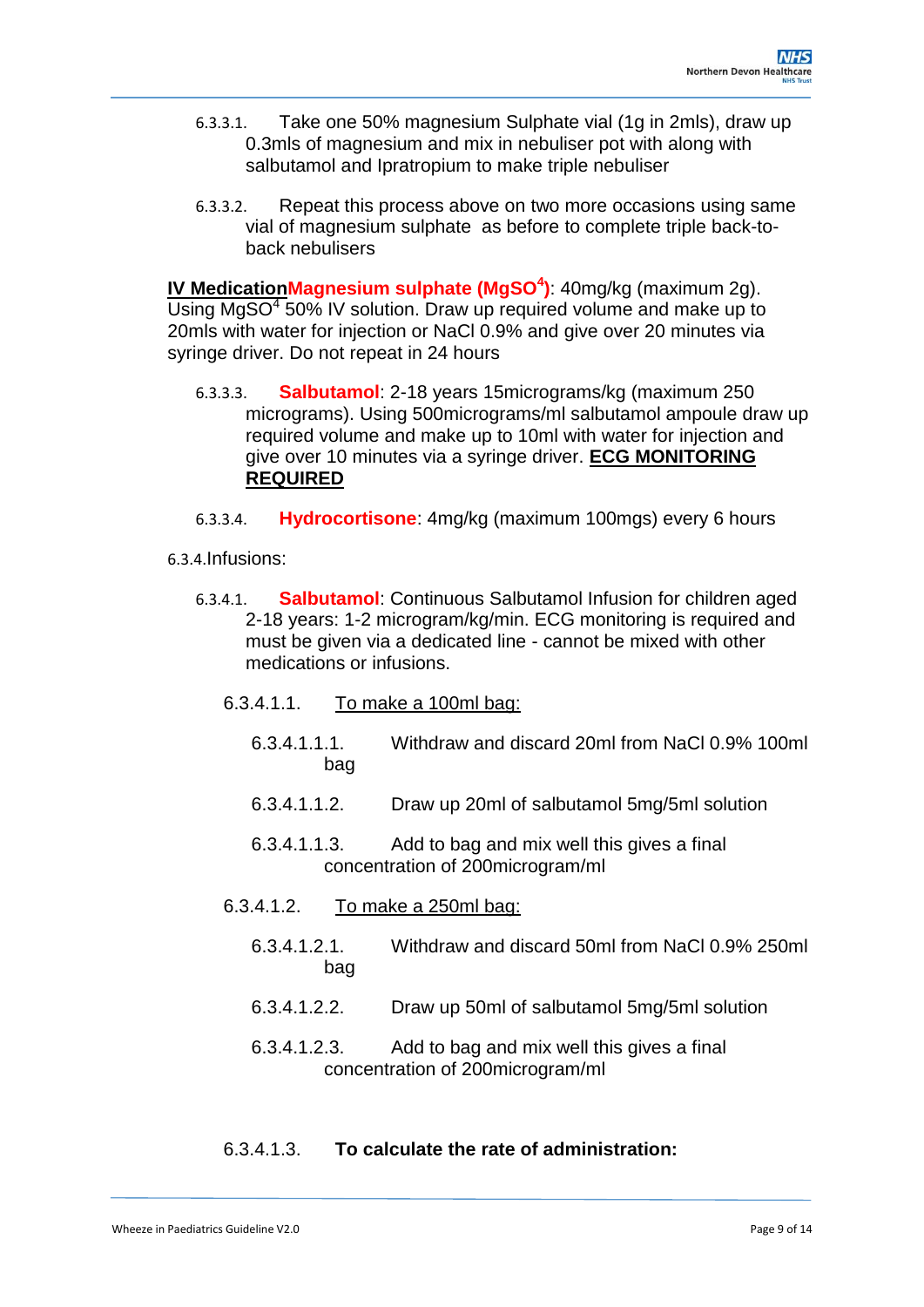6.3.4.1.3.1.  $0.3 \times$  weight (kg) = rate in ml/hr = 1microgram/kg/min

6.3.4.1.3.2. Example: 15kg child 0.3 x 15 = 4.5

4.5ml/hr =1microgram/kg/min; 9ml/hr =2microgram/kg/min

**Please note:** Patient will require 2 IV access cannulas

Check blood gas and lactate at 30mins, 2hrs and then 4 hourly whilst infusion rate is increasing

Twice daily electrolyte monitoring also required

Serum potassium is often low after multiple doses of salbutamol and should be replaced

- 6.3.4.2. **Aminophylline**: Loading dose: 5mg/kg (max 500mg) over 20mins (Not to be given in patients on oral theophylline). **If over 66kg loading dose over 30 mins**. A volume limit must be set on infusion device
	- 6.3.4.2.1. Continuous Infusion:
		- 6.3.4.2.1.1.  $2 12$  years: 1mg/kg/hour
		- 6.3.4.2.1.2. 12-18 years: 500micrograms 700micrograms/kg/hour

#### 6.3.4.2.2. **To be used for loading dose and continuous infusion:**

- 6.3.4.2.2.1.1. Withdraw and discard 10ml from 250ml NaCl 0.9%
- 6.3.4.2.2.1.2. Take10ml of aminophylline 25mg/ml injection and add to the NaCl 0.9% bag
- 6.3.4.2.2.1.3. This gives a final concentration of 1mg/ml

**Please note:** Patient will require 2 IV access cannulas

Monitor K<sup>+</sup>, blood gas and lactate after 1-2 hours and then 6 hourly

Daily serum theophylline level required. Target 10- 20mg/L

Compatible with IV hydration fluids containing potassium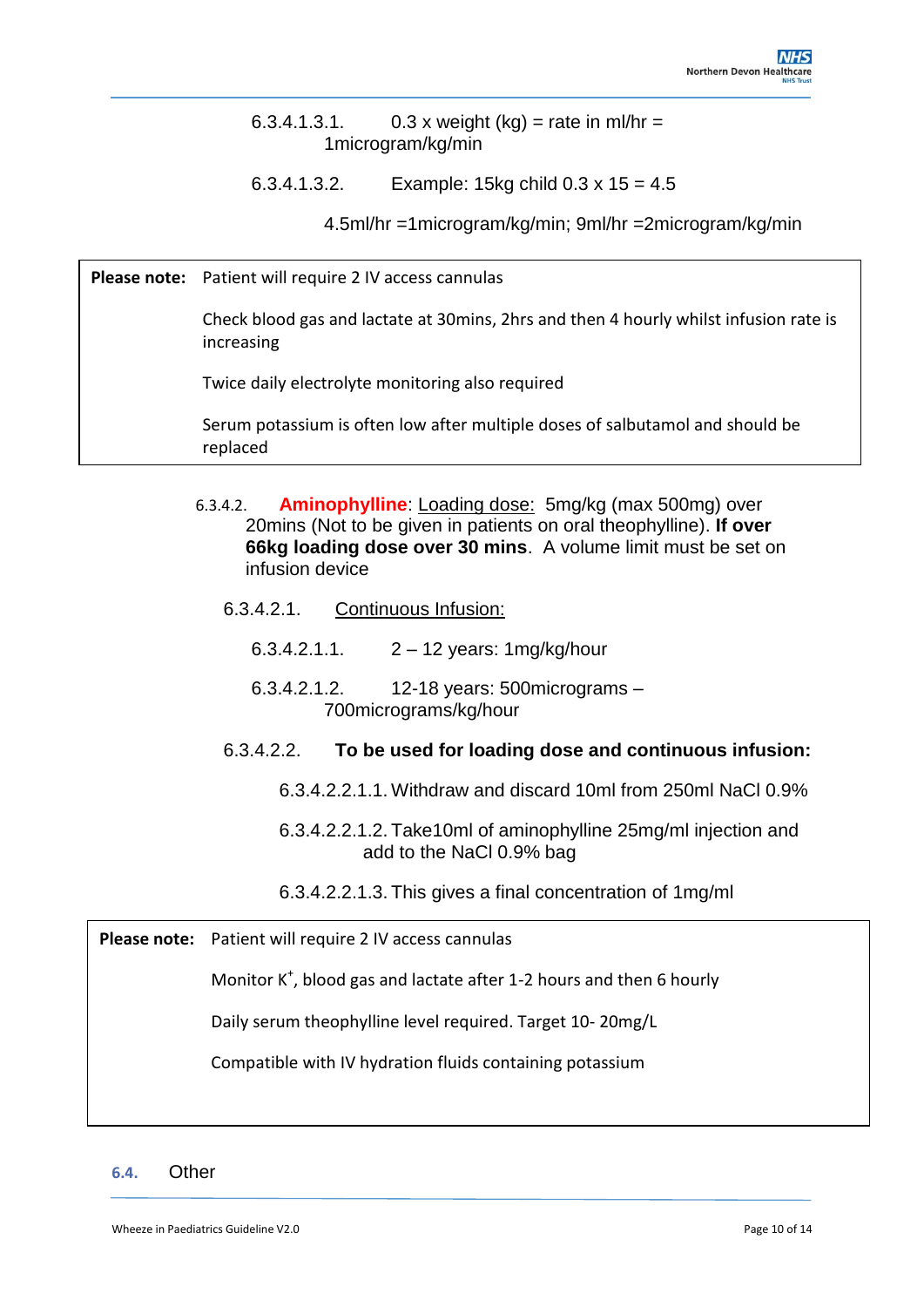- 6.4.1.In extreme situations consider a differential diagnosis of Anaphylaxis and **IM adrenaline** may be used as per [Resus council](https://www.resus.org.uk/sites/default/files/2020-06/G2010Poster_Anaphylaxis.pdf)
- 6.4.2.High flow oxygen- Limited evidence but potentially [promising support](https://erj.ersjournals.com/content/54/suppl_63/PA1228)
- 6.4.3.Oral **Dexamethasone** can be used if prednisolone is not tolerated but do not let this stop you using IV medication if this is warranted

## **7. Discharge**

- **7.1.** Children can be discharged when stable on 4 hourly inhaled bronchodilators that can be continued at home
- **7.2.** PEF and/or FEV1 should be >75% of best or predicted and SpO2 >94%.
- **7.3.** Acute asthma attacks should be considered a failure of preventive therapy and thought should be given about how to help families avoid further severe episodes
- **7.4.** Discharge plans should address the following (see checklist adapted from BTS bundle):

7.4.1.The diagnosis

- 7.4.2.Check inhaler technique (with appropriate size spacer)
- 7.4.3.Consider the need for preventer treatment or optimising/adjusting previously prescribed preventer treatment
- 7.4.4.Provide a written plan for subsequent asthma attacks with clear instructions about the use of bronchodilators and the need to seek urgent medical attention in the event of worsening symptoms not controlled by up to 10 puffs of salbutamol 4 hourly
- 7.4.5.Assess exposure to environmental tobacco smoke or actual smoking in older children and refer to suitable agencies where appropriate
- 7.4.6.Identify the trigger of the acute attack and discuss future management plans for exposure
- 7.4.7.Open access for 48 hours if you have clinical concerns
- 7.4.8.GP review in 1 week
- 7.4.9.Consider Community nursing input if you are making alterations to medication
- 7.4.10. Consultant follow up in 6 weeks if starting a preventer or the child needed IV therapy/ HDU
- **7.5.** Preventer Medication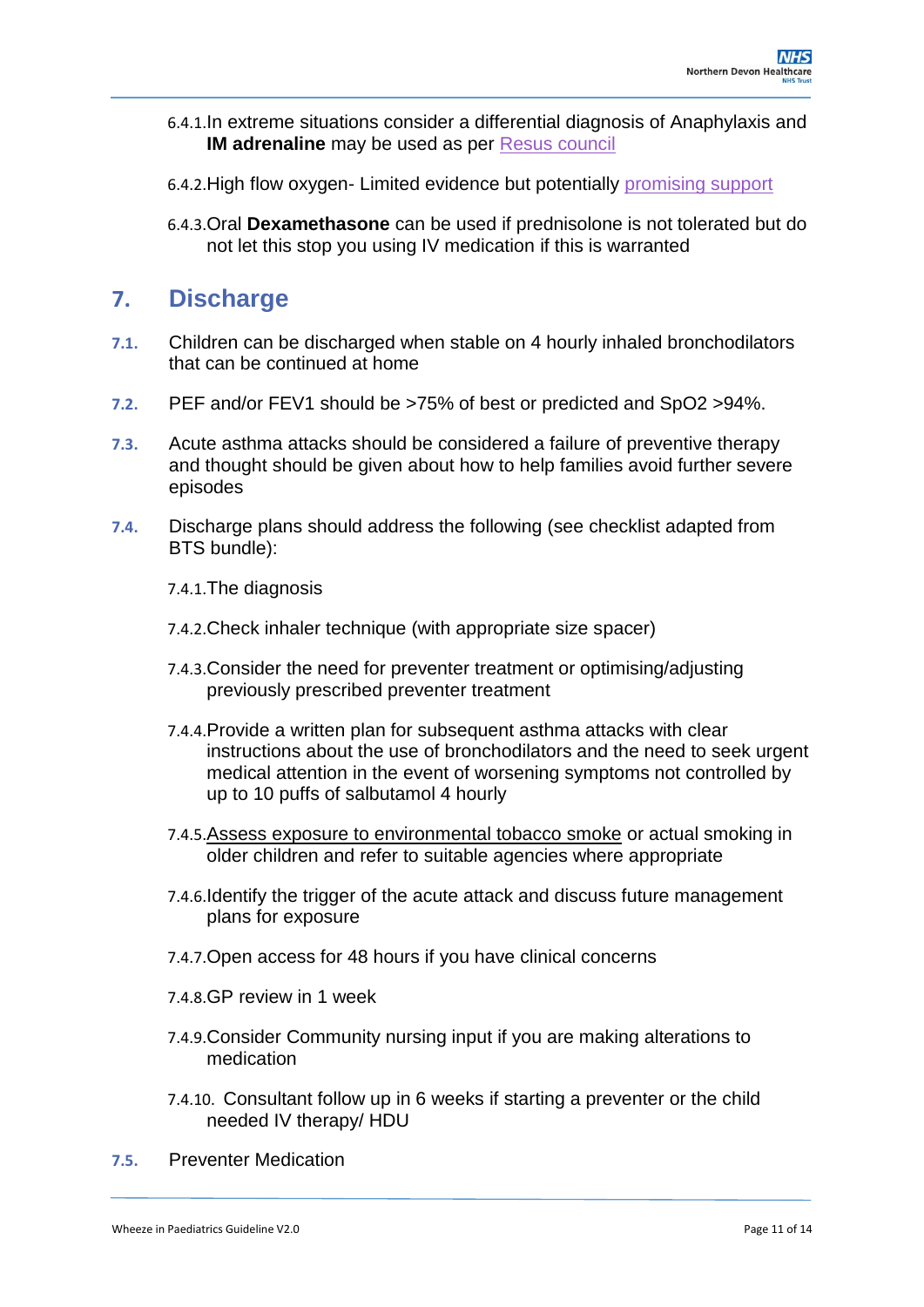- 7.5.1.Many children with recurrent episodes of wheeze triggered by viruses do not go on to develop atopic asthma. The need for regular preventer treatment may depend on the severity and frequency of episodes. Many may not require inhaled corticosteroids. But if you do:
	- 7.5.1.1. **Under 5 years-** especially if atopic, or eosinophilia on FBC (pre steroids):
		- 7.5.1.1.1. Montelukast 4mg ON

**Or**

- 7.5.1.1.2. Clenil (Prescribe as brand name) 50 micrograms: 2 puffs BD
- 7.5.1.2. **Over 5 years**
	- 7.5.1.2.1. Clenil (prescribe as brand name) 100 micrograms: 2 puffs BD
	- 7.5.1.2.2. +/- Montelukast (often start with celil)
- 7.5.1.3. Review response after 6 weeks by Consultant/ CCN. At this point consider increasing decreasing or stopping medication
- 7.5.1.4. Ensure you warn of potential side effects:
	- 7.5.1.4.1. Montelukast: sleep disturbance, mood change, GI symptoms, headache and myalgia
- 7.5.1.5. Discharge Checklist to be filled out for each patient Sticker in development (based on BTS asthma bundle)

| Discharge checklist                        | Circle<br>appropriate | Signature |
|--------------------------------------------|-----------------------|-----------|
| 3-4 Hours between inhalers                 | Yes / No              |           |
| Inhaler techniques checked                 | Yes / No              |           |
| Appropriate spacer provided                | Yes / No              |           |
| Preventer medication reviewed:             | Yes / No              |           |
| Should they be on it?                      | Yes / No              |           |
| Are they on an appropriate dose?           | Yes / No              |           |
| Adherence to medication discussed?         | Yes / No              |           |
| Written Wheeze plan given to parent/ child | Yes / No              |           |
| and discussed?                             |                       |           |
| Triggers discussed                         | Yes / No              |           |
| Smoking/Vaping                             | Yes / No              |           |
| <b>Cessation advised</b>                   | Yes / No              |           |
| <b>NSAIDS</b>                              | Yes / No              |           |
| Other (Please specify)                     | Yes / No              |           |
| Follow up:                                 |                       |           |
| GP/ open access 48 hrs                     | Yes / No              |           |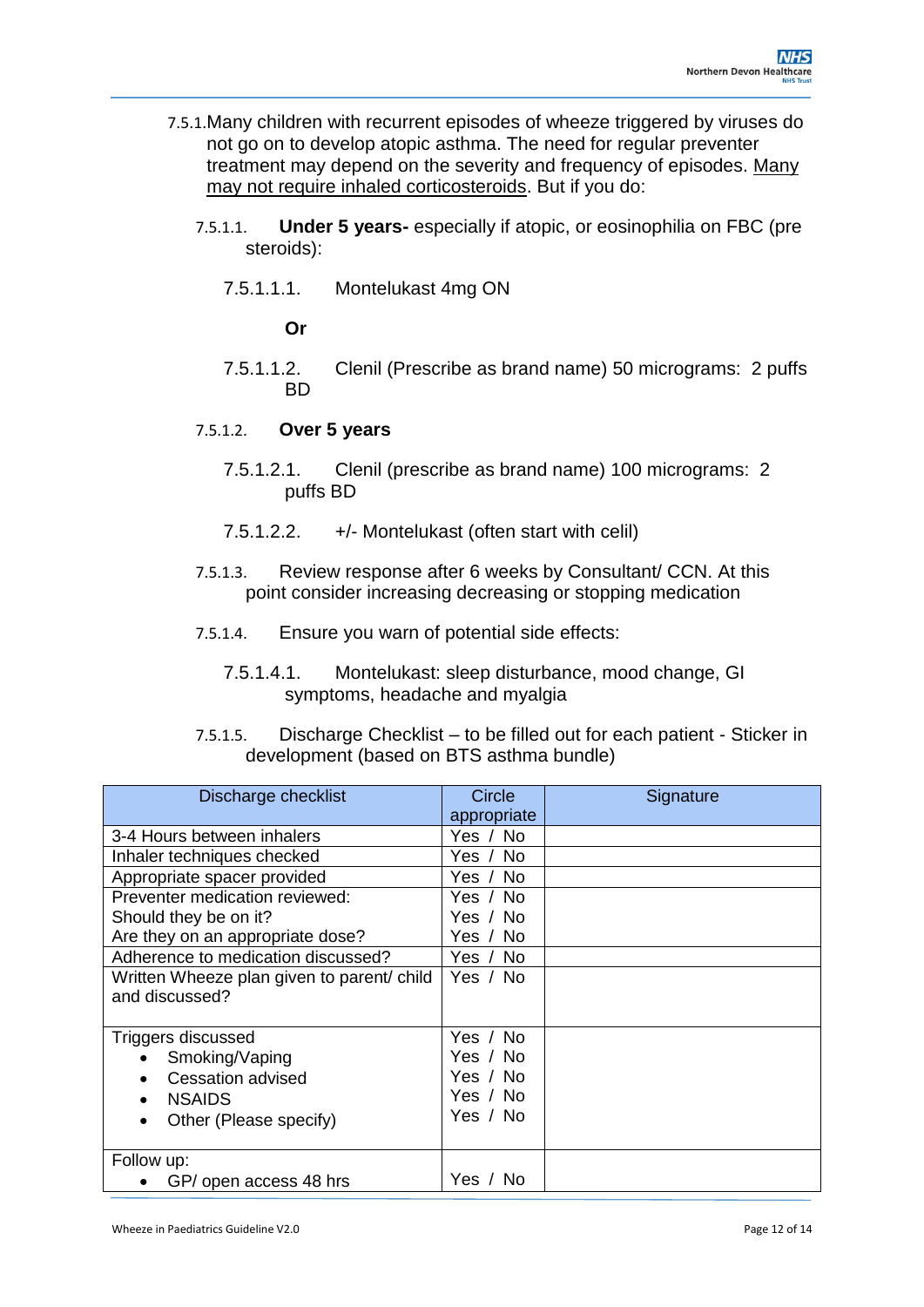| • Consultant review 4-6 weeks if | -No<br>Yes |  |
|----------------------------------|------------|--|
| HDU/ changing meds               |            |  |

### **8. Wheeze Plan**

**8.1.** Please see current wheeze plan on resource drive

## **9. Monitoring Compliance with and the Effectiveness of the Guideline**

### **Standards/ Key Performance Indicators**

#### <span id="page-12-0"></span>**9.1.**

- **9.2.** Key performance indicators comprise:
	- $\bullet$

### <span id="page-12-1"></span>**Process for Implementation and Monitoring Compliance and Effectiveness**

- **9.3.** This guideline will be implemented immediately..
- **9.4.** Monitoring process:
	- BTS asthma/ NCAP asthma audit will be used for monitoring
	- Monitoring will be undertaken by clinical and or non clinical teams.
	- These will be reported to the Paediatric governance meeting.
	- National audits are undertaken yearly.

### <span id="page-12-2"></span>**10. Resources**

- **10.1.** What is a spacer and how to use it: [https://www.asthma.org.uk/advice/inhalers](https://www.asthma.org.uk/advice/inhalers-medicines-treatments/inhalers-and-spacers/spacers/)[medicines-treatments/inhalers-and-spacers/spacers/](https://www.asthma.org.uk/advice/inhalers-medicines-treatments/inhalers-and-spacers/spacers/)
- **10.2.** Videos how to use a spacer [https://www.asthma.org.uk/advice/inhaler](https://www.asthma.org.uk/advice/inhaler-videos/tidal-breathing)[videos/tidal-breathing](https://www.asthma.org.uk/advice/inhaler-videos/tidal-breathing)
- **10.3.** BTS asthma care bundle: [https://www.brit-thoracic.org.uk/media/70102/bts](https://www.brit-thoracic.org.uk/media/70102/bts-asthma-care-bundle-april-2016-v3.pdf)[asthma-care-bundle-april-2016-v3.pdf](https://www.brit-thoracic.org.uk/media/70102/bts-asthma-care-bundle-april-2016-v3.pdf)
- **10.4.** Asthma Module don't forget the bubbles <https://dontforgetthebubbles.com/asthma-module>